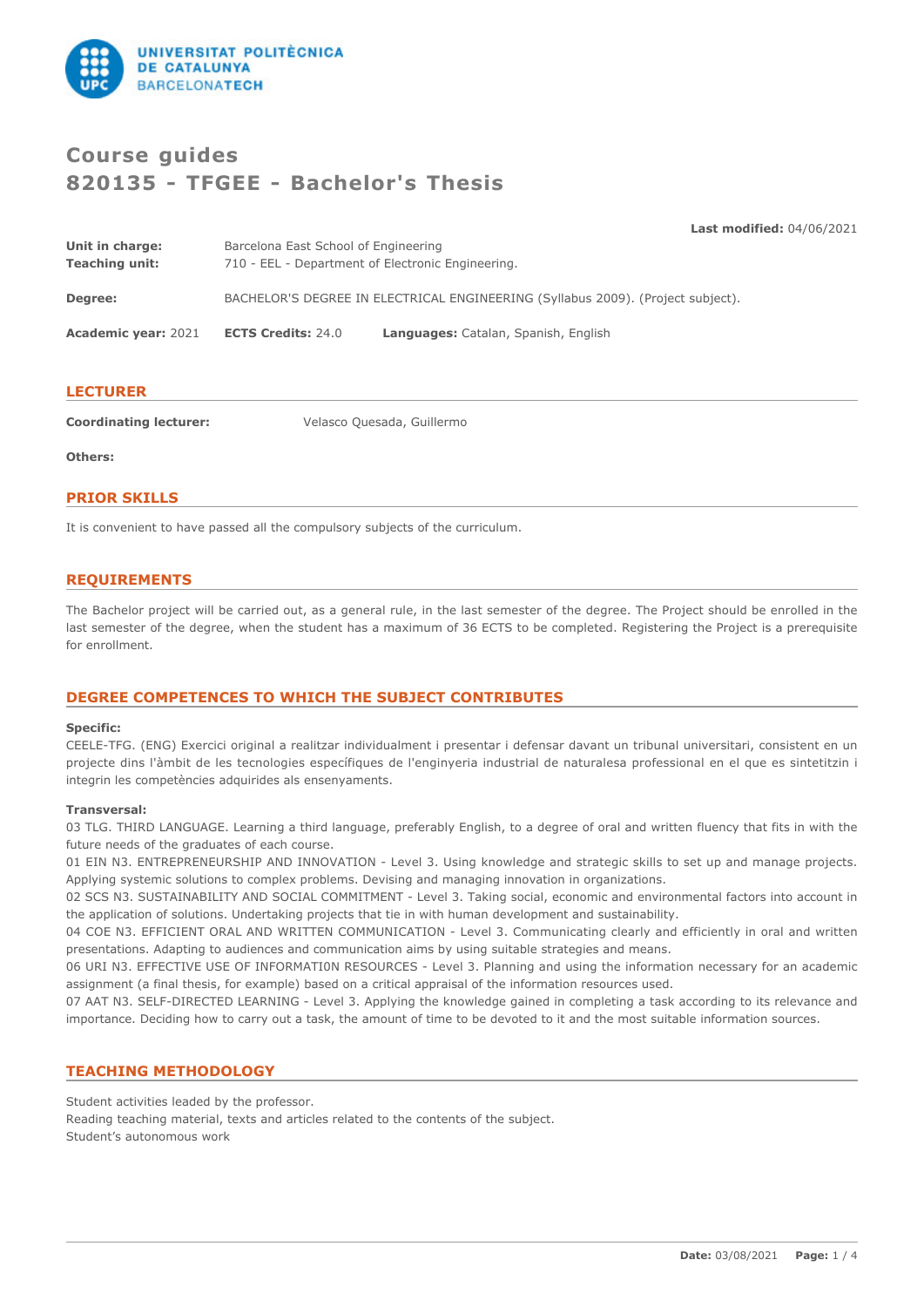

# **LEARNING OBJECTIVES OF THE SUBJECT**

To use tools and techniques for the engineering project management including planning, development and execution. To know and implement rules and specifications.  $â□@To$  write text with correct structure to the communication objectives.

To introduce the assessment to the audience following the correct strategies and resources. â□©To identify the need and type of communication register, the surrounding and services within the knowledge field and context.

To develop and implement projects from the original guidelines transmitted by the professor within the aspects written before. â©To have a proactive attitude that generate new opportunities within a commercial perspective. â©To be able to evaluate the economic cost (budget) of the different tasks in the project.

To be able to analyse and evaluate the social and environmental impact.

## **STUDY LOAD**

| <b>Type</b>       | <b>Hours</b> | Percentage |
|-------------------|--------------|------------|
| Self study        | 524.0        | 87.33      |
| Guided activities | 76,0         | 12.67      |

**Total learning time:** 600 h

## **CONTENTS**

#### **title english**

**Description:** Preliminary Project, final Project and viablity. Phases and concepts

**Full-or-part-time:** 55h Guided activities: 25h Self study : 30h

#### **title english**

**Description:** content english

**Full-or-part-time:** 55h Guided activities: 25h Self study : 30h

#### **title english**

**Description:** content english

**Full-or-part-time:** 55h Guided activities: 25h Self study : 30h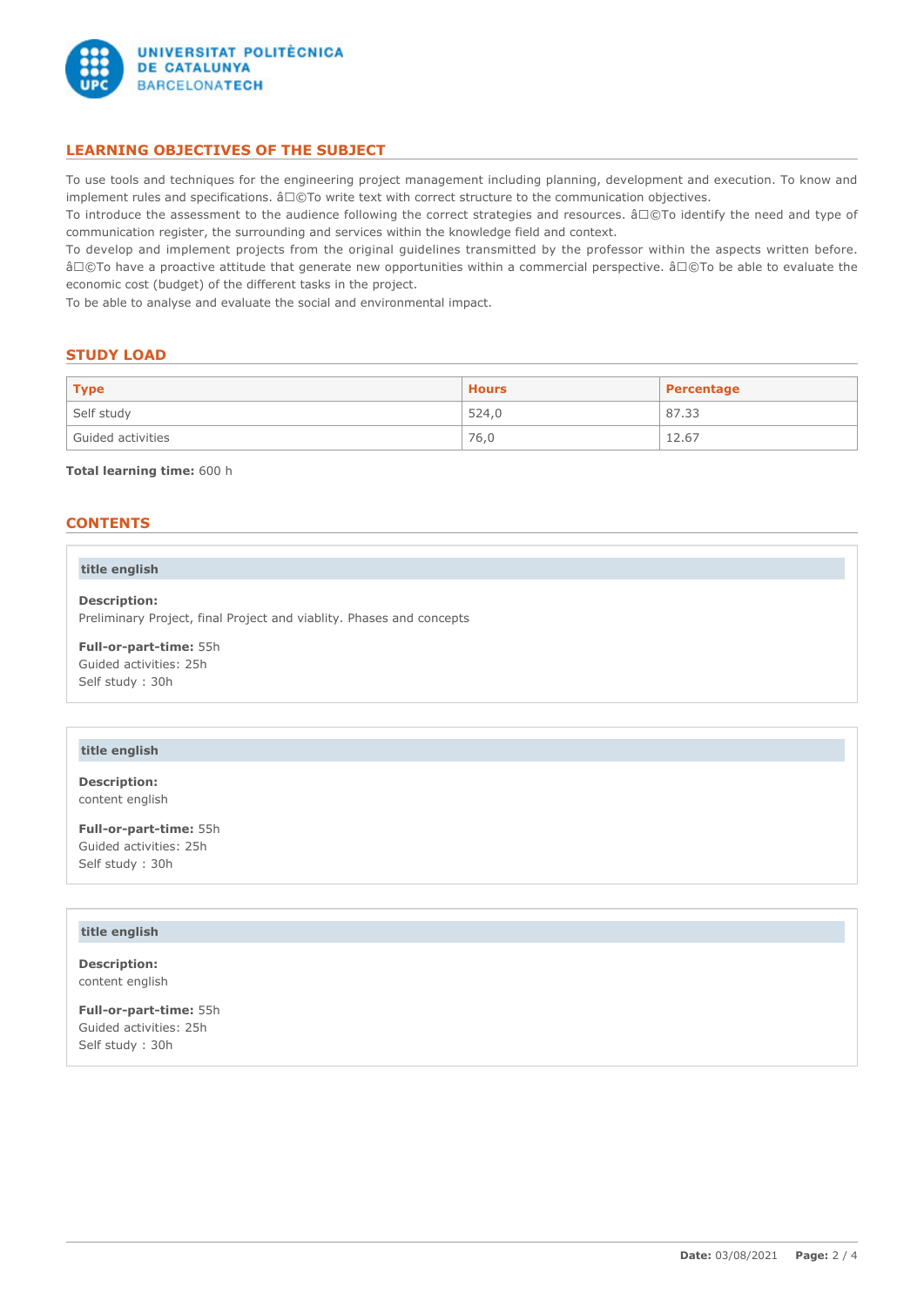

# **title english**

**Description:** content english

**Full-or-part-time:** 55h Guided activities: 25h Self study : 30h

#### **title english**

**Description:** content english

**Full-or-part-time:** 125h Guided activities: 25h Self study : 100h

#### **title english**

**Description:** content english

**Full-or-part-time:** 45h Guided activities: 15h Self study : 30h

# **title english**

**Description:** content english

**Full-or-part-time:** 100h Self study : 100h

#### **title english**

**Description:** content english

**Full-or-part-time:** 106h Self study : 106h

# **title english**

**Description:** content english

**Full-or-part-time:** 4h Guided activities: 4h